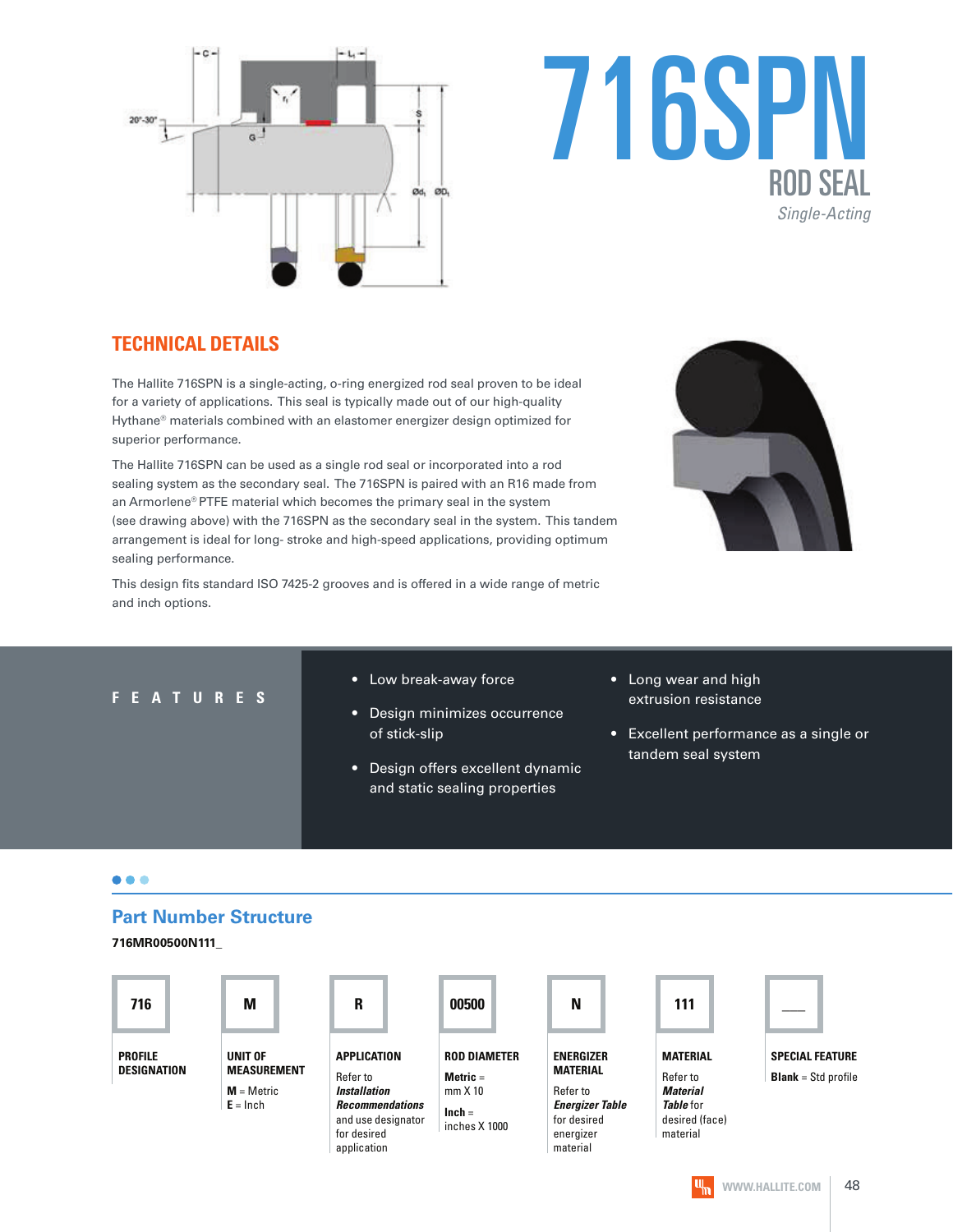716SPN

## **OPERATING CONDITIONS**

|                                   | metric                  | inch            |
|-----------------------------------|-------------------------|-----------------|
| <b>Maximum Speed</b>              | Up to 1.0m/sec          | Up to 3.3ft/sec |
| <b>Temperature Range*</b>         | -40 to 100 $^{\circ}$ C | $-40$ to 212°F  |
| <b>Maximum Dynamic Pressure**</b> | 250 bar                 | 3600 psi        |
| When used in Tandem with R16***   | 400 bar                 | 5800 psi        |

\*Dependent upon energizer used (NBR, FKM, etc.). \*\*For pressures above 250 bar (3600 psi), contact Hallite Engineering. \*\*\*For pressures above 400 bar (5800 psi), contact Hallite Engineering.

**NOTE**

Data given are maximum values and can apply depending on specific application. Maximum ratings of temperature, pressure, or operating speeds are dependent on fluid medium, surface, gap value, and other variables such as dynamic or static service. Maximum values are not intended for use together at the same time, e.g. max temperature and max pressure. Please contact your Hallite technical representative for application support.

## **SURFACE FINISH RECOMMENDATIONS**

|                                             |                    | metric                     |                   |                              | RMR*    |              |           |  |
|---------------------------------------------|--------------------|----------------------------|-------------------|------------------------------|---------|--------------|-----------|--|
| <b>SURFACE ROUGHNESS</b>                    | <b>µMRA</b>        | <b>µMRZ</b><br><b>µMRT</b> |                   | <b>ulNRZ</b><br><b>µINRA</b> |         | <b>µINRT</b> |           |  |
| <b>Dynamic Sealing Face Ød</b> <sub>1</sub> | $0.1 - 0.4$        | 1.3 <sub>max</sub>         | $2.5$ max         | $4 - 16$                     | 52 max  | 98 max       |           |  |
| <b>Static Sealing Face ØD</b> <sub>1</sub>  | 1.6 <sub>max</sub> | 7 max                      | 10 <sub>max</sub> | 63 max                       | 276 max | 394 max      | 45% - 70% |  |
| <b>Static Housing Faces L1</b>              | 3.2 <sub>max</sub> | 10 <sub>max</sub>          | 16 max            | $125$ max                    | 394 max | $630$ max    |           |  |

\*RMR is measured at a depth of 25% of the Rz value based upon a reference level (zero line) at 5% material/bearing area. For sealing systems where a PTFE rod seal is used, please refer to the PTFE road seal surface finish requirements.

## **ENERGIZER TABLE**

| <b>ENERGIZER MATERIAL</b><br>(SHORE A) | <b>ENERGIZER</b><br><b>TYPE</b> | <b>ENERGIZER</b><br><b>DESIGNATION</b> | <b>ENERGIZER OPERATING</b><br><b>TEMPERATURE°C</b> | <b>ENERGIZER OPERATING</b><br><b>TEMPERATURE<sup>o</sup>F</b> |  |
|----------------------------------------|---------------------------------|----------------------------------------|----------------------------------------------------|---------------------------------------------------------------|--|
| <b>NBR - 70A</b>                       | 0-Ring                          | N                                      | $-30$ to $100^{\circ}$ C                           | $-22$ to $212^{\circ}F$                                       |  |
| NBR - 70A Low temp.                    | 0-Ring                          | L                                      | -45 to 80 $^{\circ}$ C                             | -49 to 176 $\degree$ F                                        |  |
| <b>FKM - 75A</b>                       | 0-Ring                          | F                                      | $-10$ to 200°C                                     | 14 to 392°F                                                   |  |
| <b>EPDM - 70A</b>                      | 0-Ring                          | E                                      | -45 to 145°C                                       | -49 to 293°F                                                  |  |
| <b>HNBR - 70A</b>                      | H<br>0-Ring                     |                                        | $-25$ to 150°C                                     | $-13$ to $302$ °F                                             |  |
| <b>NBR - 90A</b>                       | 0-Ring                          | Q                                      | $-30$ to $100^{\circ}$ C                           | $-22$ to $212^{\circ}F$                                       |  |
| <b>HNBR - 90A</b>                      | 0-Ring                          | U                                      | $-25$ to 150°C                                     | $-13$ to $302$ °F                                             |  |
| No Energizer*                          | None                            | X                                      | -                                                  |                                                               |  |

\*Seal ratings are based upon capabilities of its matched material components. Hallite cannot rate seal performance when the seal is mixed with other manufacturers' energizers/components.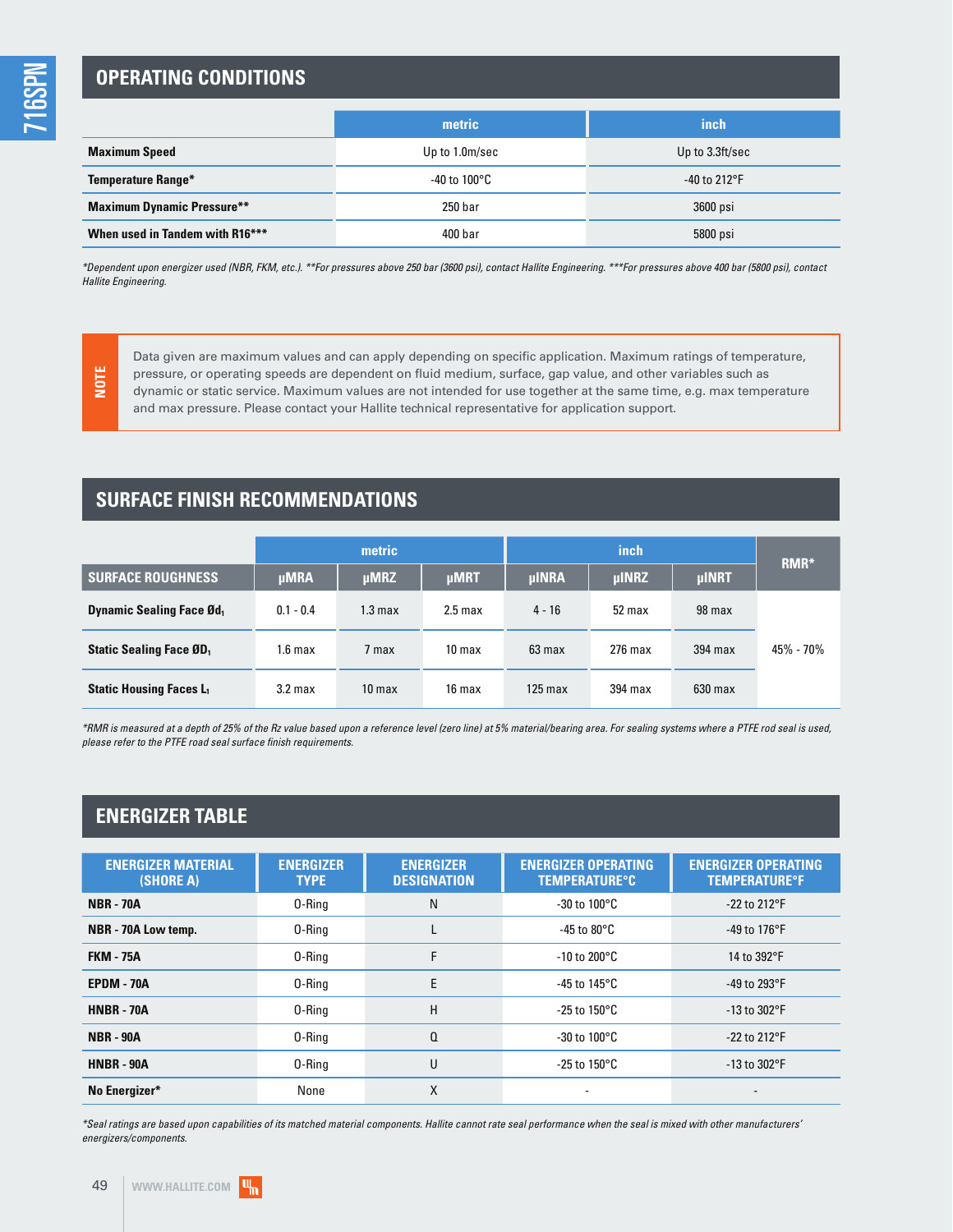**MATERIALS**

| <b>MATERIAL FEATURES</b><br><b>AND APPLICATIONS</b>                                                                                                                                                                                                                       | <b>FILLER</b>                   | <b>DESIGNATOR</b><br><b>MATERIAL</b> | COLOR                    | <b>TEMPERATURI</b><br><b>RANGE°C</b> | <b>TEMPERATURE<br/>RANGE°F</b> | ₹<br>മ്<br>$\overline{\mathbf{r}}$<br><b>LSSSU</b><br>G. | PRESSURE - PSI<br>NAM |
|---------------------------------------------------------------------------------------------------------------------------------------------------------------------------------------------------------------------------------------------------------------------------|---------------------------------|--------------------------------------|--------------------------|--------------------------------------|--------------------------------|----------------------------------------------------------|-----------------------|
| HYTHANE <sup>®</sup> 9270111 - POLYESTER, 55D<br>• Positive position load holding<br>• Hydrolysis stabilized<br>• Strong chemical resistance<br>• Excellent extrusion resistance<br>• Excellent wear properties<br>• Available up to 1400mm (55 inches) diameter          | Hydrolysis<br><b>Stabilized</b> | 111                                  | Gray                     | -40 to 120 $\mathrm{^{\circ}C}$      | -40 to 250°F                   | 250 <sub>bar</sub>                                       | 3600 psi              |
| HYTHANE® 9270261 - POLYESTER, 55D<br>• Positive position load holding<br>• Internal lubrication provides extended wear in<br>high-speed applications<br>• Excellent extrusion resistance<br>• Excellent wear resistance<br>• Available up to 500mm (19.5 inches) diameter | Internally<br>Lubricated        | 261                                  | 0 <sup>ff</sup><br>White | -40 to 120 $\mathrm{^{\circ}C}$      | -40 to 250°F                   | 250 bar                                                  | 3600 psi              |
| <b>HU5 - POLYURETHANE, 55D</b><br>• Positive position load holding<br>• Excellent extrusion resistance<br>• Excellent wear resistance<br>• Available up to 2540mm (100 inches) diameter                                                                                   | <b>Standard</b>                 | HU <sub>5</sub>                      | Yellow                   | $-20$ to 115°C                       | $-20$ to 240°F                 | 250 <sub>bar</sub>                                       | 3600 psi              |
| HU9 - POLYURETHANE, 95A<br>• Positive position load holding<br>• Excellent extrusion resistance<br>• Excellent wear resistance<br>• Available up to 2540mm (100 inches) diameter                                                                                          | <b>Standard</b>                 | HU <sub>9</sub>                      | Red                      | $-20$ to $115^{\circ}$ C             | $-20$ to 240°F                 | 250 <sub>bar</sub>                                       | 3600 psi              |
| HE5 - POLYESTER, 55D<br>• Positive position load holding<br>• Excellent extrusion resistance<br>• Excellent wear resistance<br>• Available up to 2540mm (100 inches) diameter                                                                                             | <b>Standard</b>                 | HE <sub>5</sub>                      | Gray/<br><b>Black</b>    | $-20$ to 115°C                       | $-20$ to 240 $\degree$ F       | 250 <sub>bar</sub>                                       | 3600 psi              |
| HYTHANE® 9220371 - POLYURETHANE, 55D<br>• Positive load holding<br>• Excellent extrusion resistance<br>• Excellent wear resistance<br>• Available up to 500mm (19.5 inches) diameter                                                                                      | <b>Standard</b>                 | 371                                  | Green                    | -40 to $100^{\circ}$ C               | -40 to 212 $\degree$ F         | 250 <sub>bar</sub>                                       | 3600 psi              |

For other material options consult the Master Materials Index at the front of the catalog. If you do not find the material that you require, please contact your local Hallite sales office.